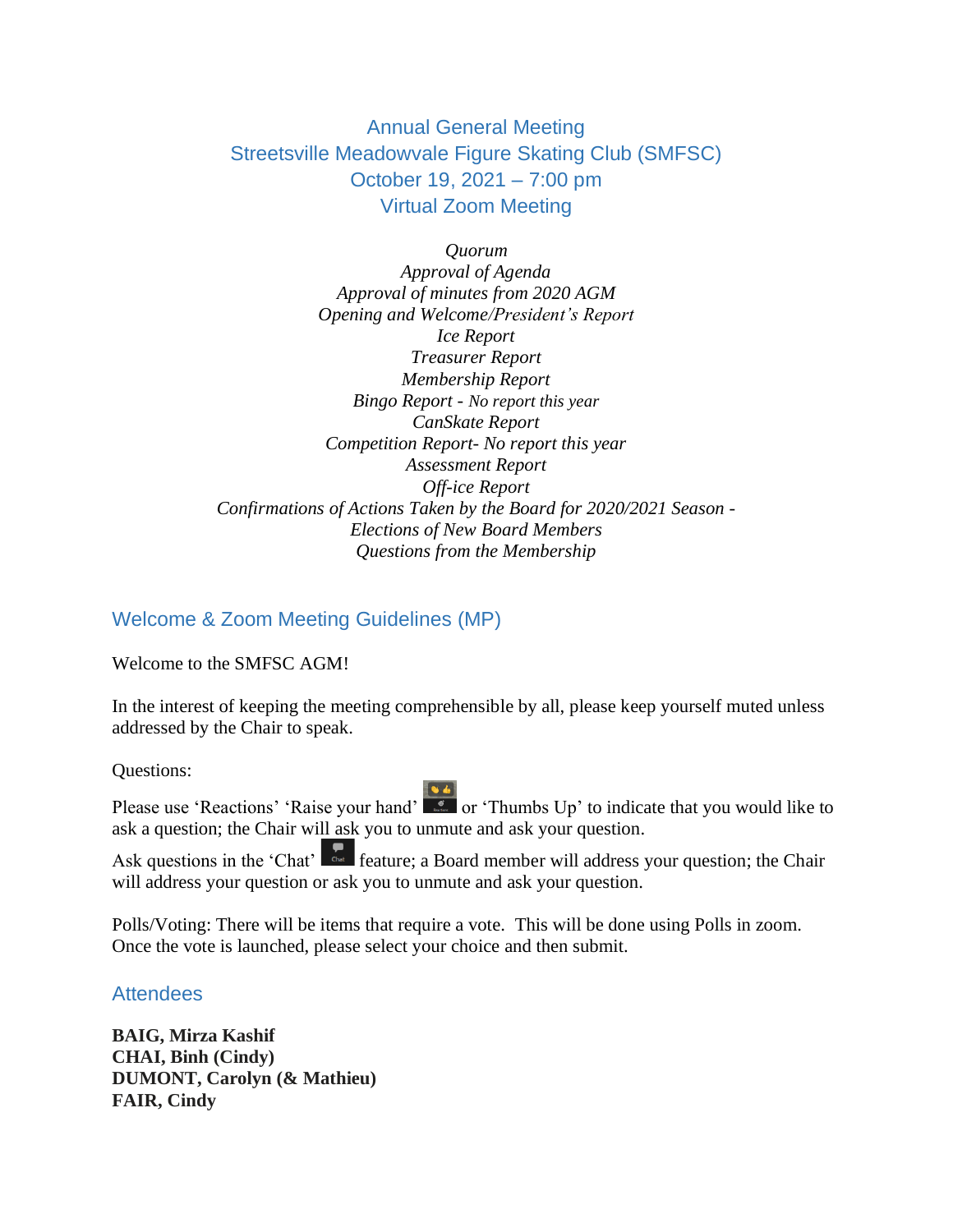**GAZZOLA, Lisa GRYNIEWSKI, Lawrence LIU, Ling LU, Yi MCBRIDE, Mary Pat MASON, Donna MYERS, Sherry PLESCA, Miana PLOURDE, Sherry ROOPRA, Shaweta SIVERNS-LECLAIR, Lisa STATKEVICIENE, Loreta TALJ, Darine ZAMORA, Ricky**

#### **Proxy Voting Responses as of October 19, 2021 @ 6 pm attached as a separate sheet.**

#### Quorum (MP/Lawrence)

Streetsville Meadowvale Skating Club consists of 223 families. According to our constitution, 5% of members or 11 members are required to attend to establish quorum for voting purposes.

#### **15 members present @ 7:10 pm - Quorum has been established.**

# Approval of Agenda (MP)

**Motion to approve agenda: 1 st Mathieu Dumont & 2nd Miana Plesca All approved Motion carried**

#### Approval of minutes from 2020 AGM (MP)

Karen responded to anyone asking to review the 2019-2020 minutes as they are not posted on our website due to the confidentiality of financial statements.

**Motion to approve minutes from 2020 AGM: 1 st Lisa Gazzola & 2nd Sherry Plourde All approved Motion carried**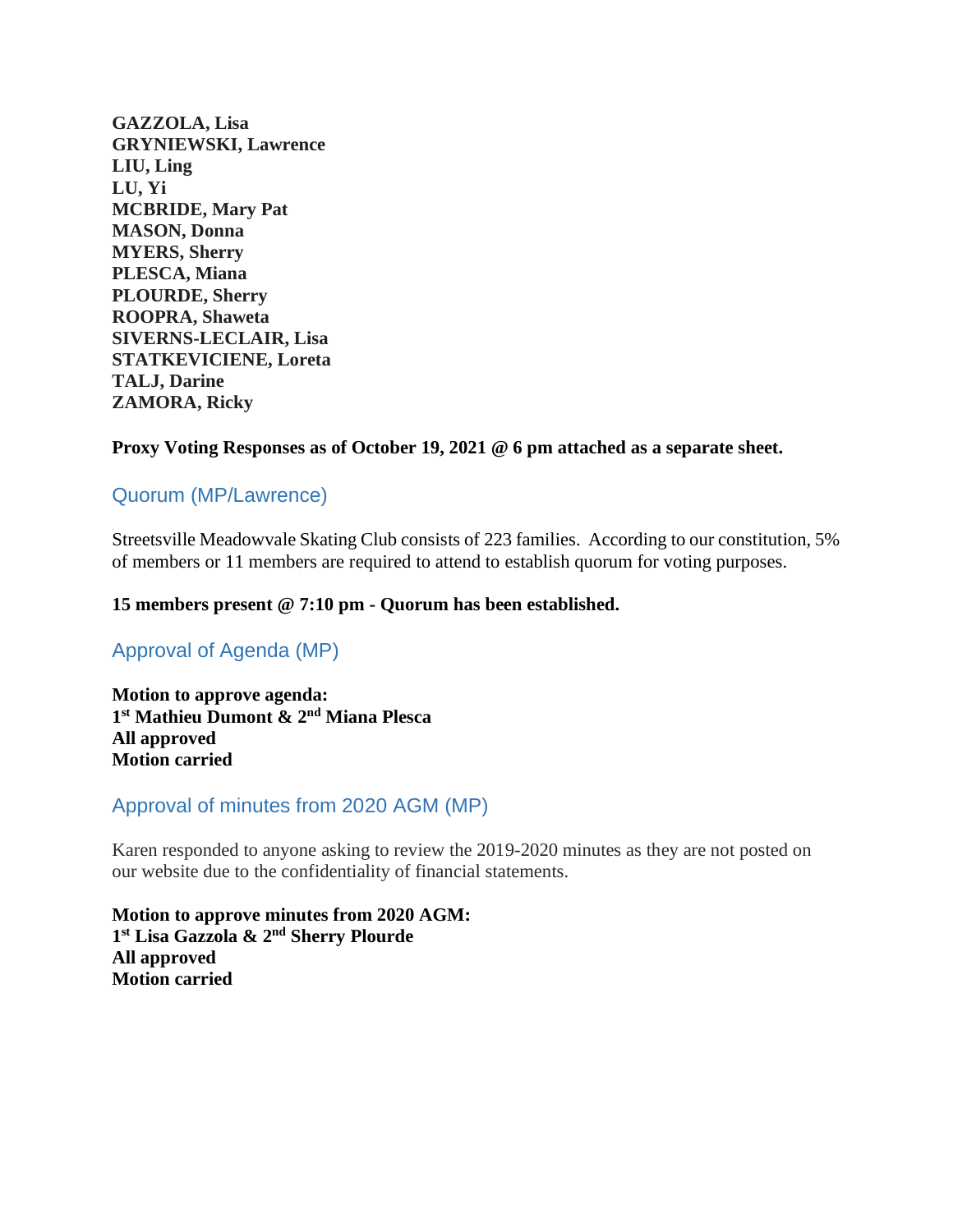#### Welcome/President's Report (MP)

Welcome to our 2020/2021 AGM.

This year has been trying for us all. Due to COVID-19 our season came to an abrupt halt, with our skaters unable to compete in upcoming competitions or SMSC regular programs. We were able to keep our off-ice classes going via Zoom, to keep our skaters interested and active.

As time went on, we accepted what we had to do to keep ourselves safe and healthy and were able to open modified skating for Summer 2021. For Fall 2021 we have continued to keep our members safe as well being able to have affordable programs.

The Club will be affected financially this year and some pricing maybe affected but the Board of Directors have subsidized the fees to make skating affordable to new and current members.

Fall programs have begun and hopefully things will continue on a positive note to increase program numbers and help the club increase our membership.

STARSkate, Adult Learn to skate, CanPower and our CanSkate program will be smaller but will be available.

Retention of skaters is still our focus, and the Board of Directors will continue to make that a priority.

Coach Connie MacKenzie has decided to retire this year. Coach Judy Swallow has also decided to step away from coaching at this current time and we have hired a new Dance Coach, Derek Brittain to take Connie's place. We have also increased our test Days this season to help our Skaters move forward since they lost 18 months to the pandemic.

This Year the Club is the recipient of an ONTARIO TRILLIUM GRANT , which we are using to rebuild a healthy vibrant community and recover from COVID-19 by restructuring the delivery of ice skating programs and assessments.

To all the coaches, board members and our Administrator Karen, their dedication and support this past year has been outstanding and with that type of dedication, I truly hope the Club has a positive season to remember.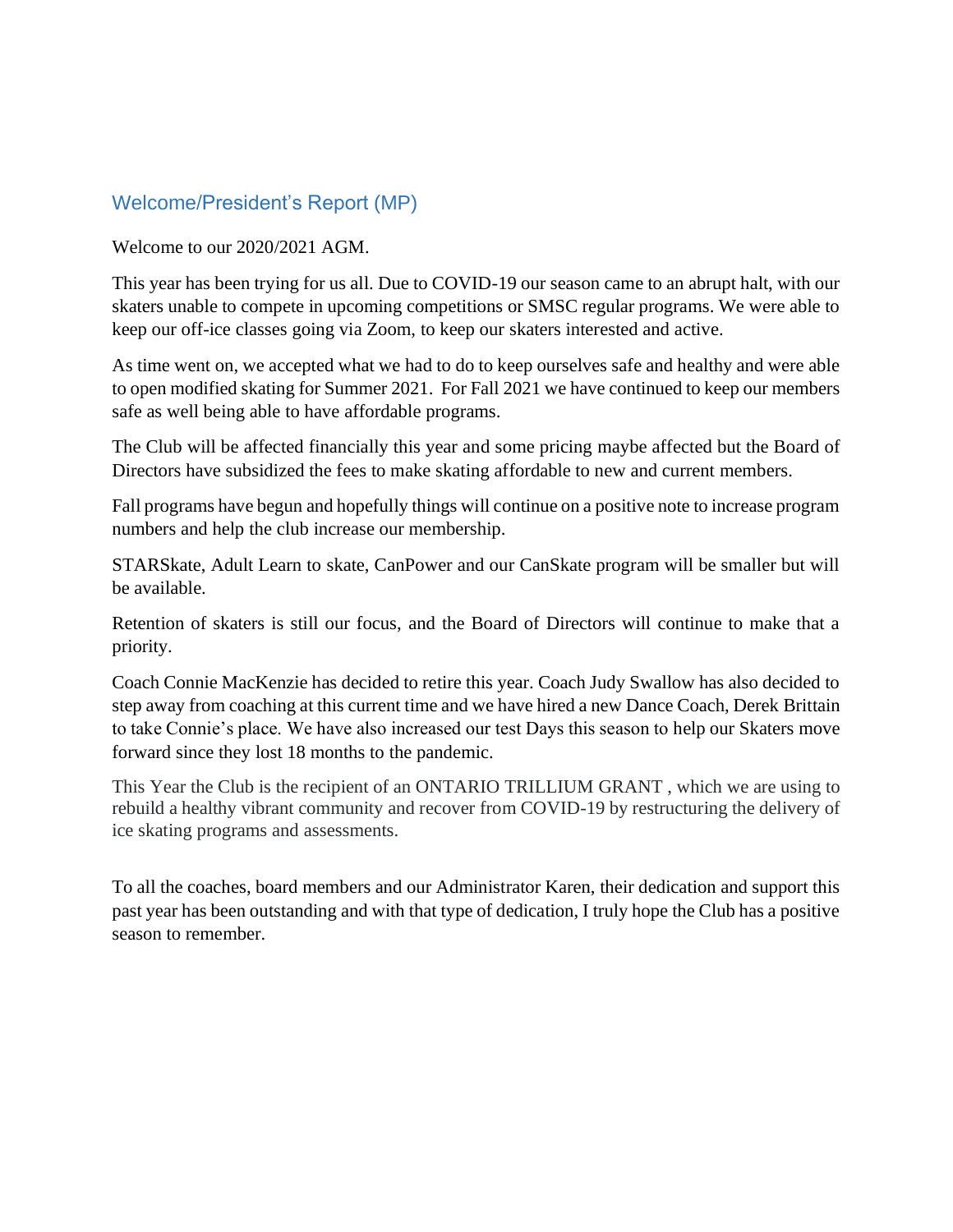Ice Report (MP)

# *Ice Report*

 **FALL/WINTER ICE**  Sept 1st 2020 - April 30th 2021 **SPRING/SUMMER ICE**  May 1st - August 31st /2021 **New rates begin May 1st / 2021**

**ARENA OPERATION PRIME TIME ICE DEFINITION**

**SPRING/SUMMER SEASON S**unday-Friday 6-11pm **FALL/WINTER SEASON**  Monday-Friday 5-11pm Saturday 7am-7pm Sunday 7am-11pm

| SUMMER ICE RENTALS May1st-Aug 31st, 2021              | <b>PRIME TIME</b>        | <b>NON-PRIME</b> |
|-------------------------------------------------------|--------------------------|------------------|
| Youth Affiliates (Minor Hockey, Figure Skating Clubs) | We do not use Prime Time |                  |
| &Peel/DPSS Boards.                                    | ice in the Summer        | \$112.40         |

| FALL/WINTER/SPRING RENTALS Sept 1st/20 - April<br>30th/21                   | <b>PRIME TIME</b> | <b>NON-PRIME</b> |
|-----------------------------------------------------------------------------|-------------------|------------------|
| Youth Affiliates (Minor Hockey, Figure Skating Clubs)<br>&Peel/DPSS Boards. | \$187.00          | \$112.40         |

 This year the City did give us the non-prime rate for Saturdays and the few weeks we were open. We always submit our Fall/Winter/Spring ice requests at once so that our season is not disrupted. Summer is done separately as the arenas kept open each Summer can vary because of Capital Renovations to different arenas.

# Treasurer's Report (CC)

Financial review is available to all current members to view per request.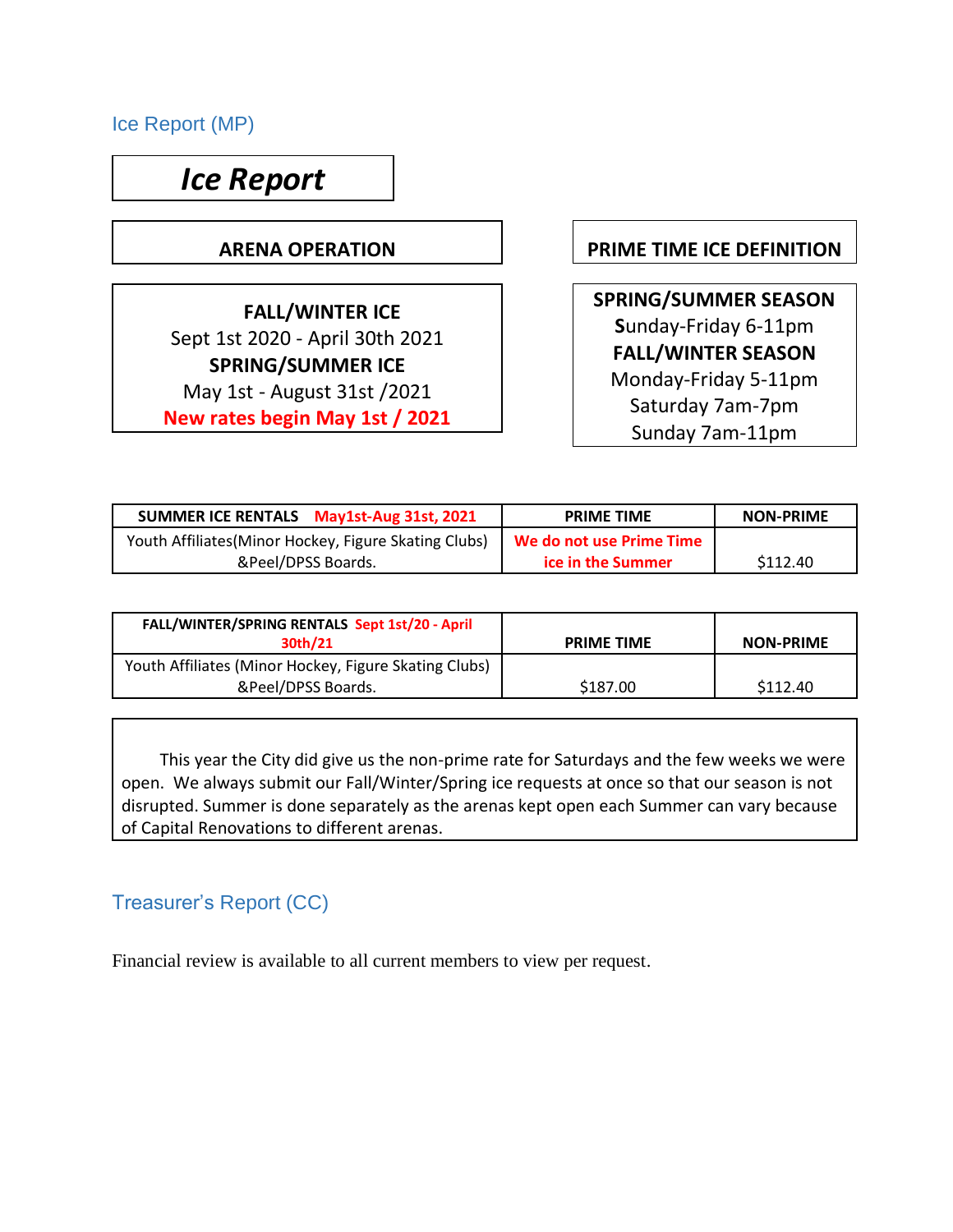#### Membership Report (MP)

|                                  | 2020/2021 | 2019/2020 | 2018/2019 | 2017/2018 |
|----------------------------------|-----------|-----------|-----------|-----------|
| <b>TOTAL</b>                     | 165       | 419       | 595       | 560       |
| <b>STARSKATE</b>                 | 79        | 130       | 158       | 181       |
| <b>CANSKATE</b>                  |           | 231       | 362       | 336       |
| <b>CANPOWER</b>                  | 47        | 17        |           |           |
| <b>EXECUTIVE/OFFFICIAL &amp;</b> | 28        | 30        | 29        | 20        |
| <b>COACHES</b>                   |           |           |           |           |
| <b>ADULTS/ALUMNI</b>             | 33        |           | 39        | 24        |

# Bingo Report - **NO REPORT THIS YEAR**

# Communications **(2019-2020 REPORT to stand)**

All club news is typically communicated to our members via email, website updates, and postings on the notice boards at Meadowvale 4 Rinks in Rink 3. We have regular office hours during the regular season which are also posted in Rink 3. In addition, email inquiries are answered by our club administrator typically within 2 days or less.

In addition to the updates, the website is a source for answers to many FAQ for both our CANskate and STARSkate programs, under their respective menus. Pictures and updates of our skaters' accomplishments at competitions, and at the rink are posted to our Facebook, and Instagram accounts.

Members can also view skaters accomplished tests under their skater profile once members have provided their login. Simply go to My Account to view their skater's profiles.

# CanSkate Report (Prepared by Karen, Presented by MP)

Our CanSkate 2019 2020 season ended short of a full season due to the shutdowns imposed by the government of Ontario due to the COVID19 outbreak.

We did try to offer a fall 2020 2021 season but with cases on the rise in September 2020 and limits on the amount of skaters allowed in the rink, we shut down the program before we could get any skating in.

In late October 2020 we found ourselves with some extra ice on Friday evenings so we quickly put together a High CanSkate program, this program ran for 3 weeks before the next lockdown came and shut us out of the rink until July 2021. We did not offer any summer 2021 CanSkate programs again due to the number of skaters allowed on the ice.

This fall we are offering CanSkate on Monday, Tuesday, Wednesday and Thursday evenings as well as our Saturday morning program. The programs begin the 1st week of October with a limited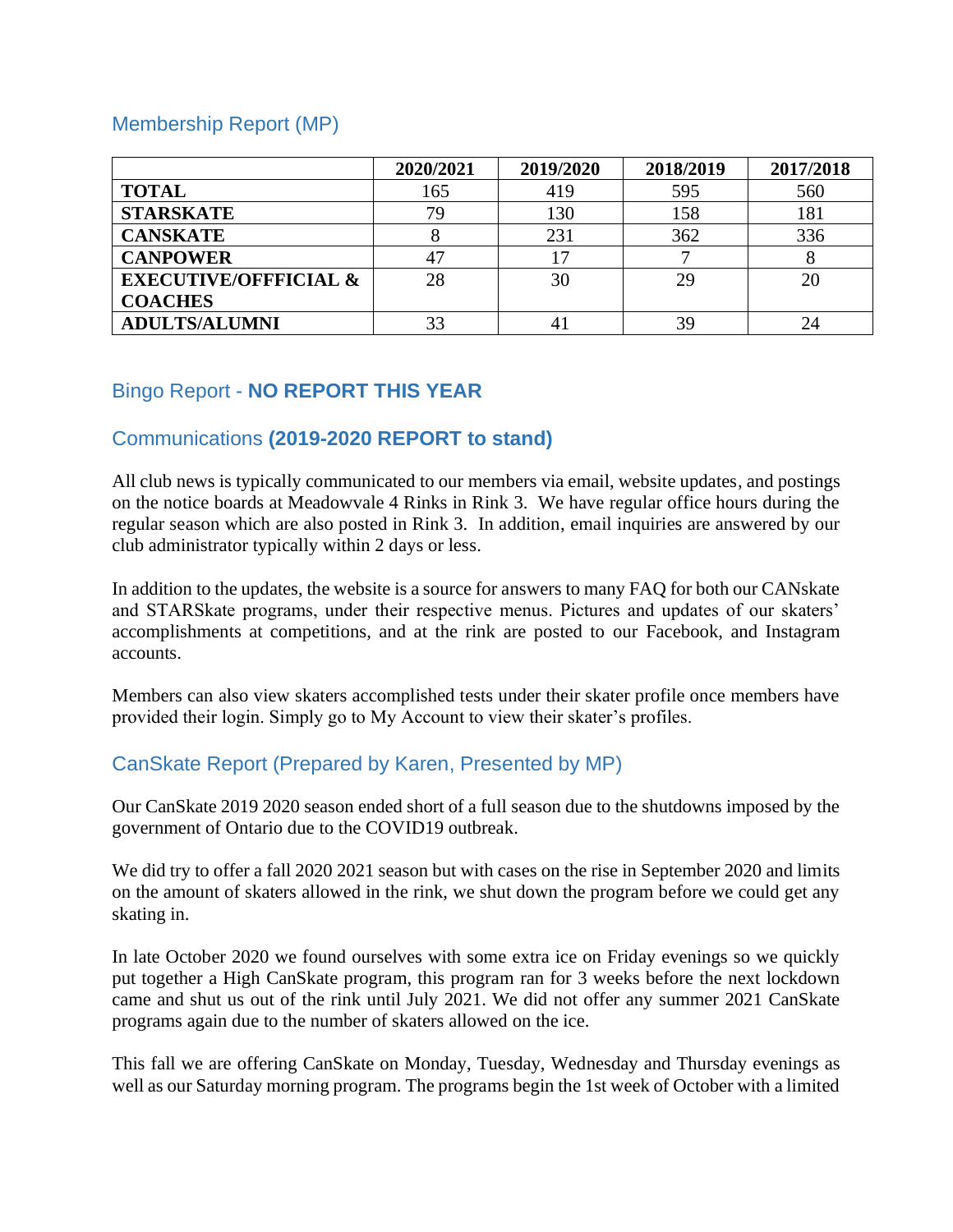number of skaters on each session, but registration has been promising that people want to get their skaters back on the ice.

This season's program will look very different from the last program we ran but we are excited to have our young skaters back on the ice.

# Competition Report (Lisa LeClair) - **NO REPORT THIS YEAR**

# Assessment Report (Lisa Gazzola)

The STAR 1-5 program encourages long-term athlete development and the tenets of skating for life. Our SMSC coaches are all qualified by Skate Canada to "assess" their own skaters for possible progression to the next level within the STAR  $1 - 5$  program. During weekly skating sessions, skaters were assessed by their base coaches during lesson time when their coach deemed it the right time for that skater. Skater and parent(s) were notified in advance and a fee of \$15 per assessment was paid online. The procedure for purchasing the Star 1-5 assessment ticket remained the same as last year.

Those skaters who skate at higher levels beginning with Star 6 onward to Gold were scheduled to be assessed on DESIGNATED Star 6 to Gold Assessment Days. SMSC had the following assessment days scheduled: December  $17<sup>th</sup>$ , 2020, March  $9<sup>th</sup>$ , 2021, and June  $3<sup>rd</sup>$ , 2021. Unfortunately, due to the COVID-19 Pandemic the above scheduled Assessment Days were suspended. The fee to be assessed for the first Star 6 to Gold Assessment is \$25 and \$15 for each additional assessment. The procedure for Designated Star 6 to Gold Assessment days remained the same as in past years as skaters are required to purchase tickets on-line and then print off their test tickets and hand the tickets in at the skater check in table.

#### **Star 1-5 Program Assessments (in total assessments)**

Due to Covid-19 Protocols, Star 1 to 5 assessments were very limited as we did not skate from December to June. Our back-to-basics summer skating did not include Star 1 to 5 assessments as skaters were working on basic skills and getting comfortable with being back on the ice.

| <b>SMSC Star 6 to Gold</b>   | <b>Number of Tests</b>             | <b>Passed</b>                        | <b>Retries</b>                       | $\frac{6}{6}$                      |
|------------------------------|------------------------------------|--------------------------------------|--------------------------------------|------------------------------------|
| <b>Assessment Days</b>       |                                    |                                      |                                      | <b>Success</b>                     |
| December $17th$ , 2020       | $N/A$ due to COVID-<br>19 Pandemic | $N/A$ due to<br>COVID-19             | $N/A$ due to<br>COVID-19             | $N/A$ due to COVID-<br>19 Pandemic |
|                              |                                    | Pandemic                             | Pandemic                             |                                    |
| March 9 <sup>th</sup> , 2021 | $N/A$ due to COVID-<br>19 Pandemic | $N/A$ due to<br>COVID-19<br>Pandemic | $N/A$ due to<br>COVID-19<br>Pandemic | N/A due to COVID-<br>19 Pandemic   |

#### **Designated Star 6 to Gold Assessment Days**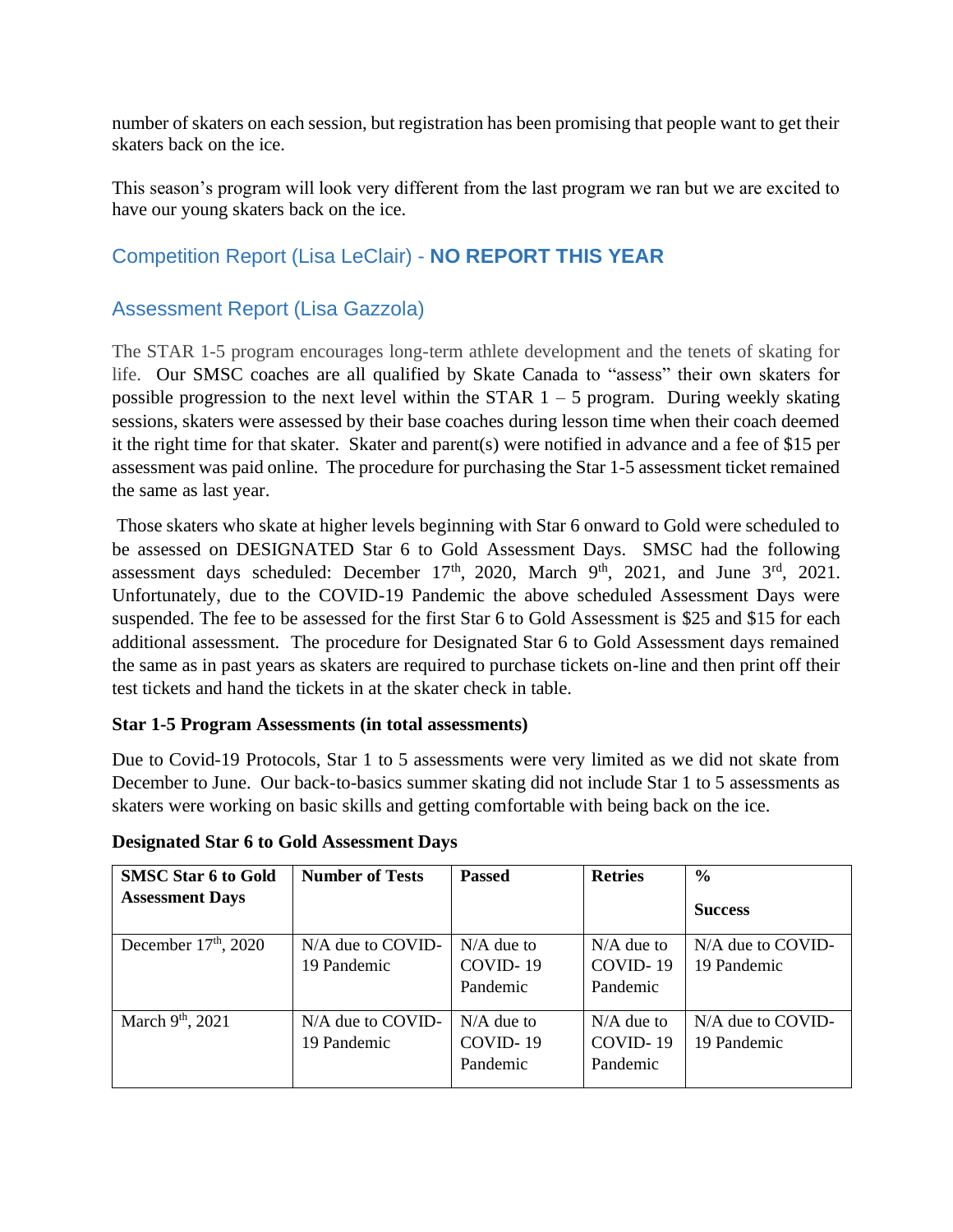| June $3^{rd}$ , 2021 | $N/A$ due to COVID- $\mid N/A$ due to |            | $N/A$ due to | $N/A$ due to COVID- |
|----------------------|---------------------------------------|------------|--------------|---------------------|
|                      | 19 Pandemic                           | $COVID-19$ | COVID-19     | 19 Pandemic         |
|                      |                                       | Pandemic   | Pandemic     |                     |
|                      |                                       |            |              |                     |

If you are unsure of where your skater falls within the guidelines and levels of the STAR  $1 - 5$ Program please ask your coach as they are best qualified to let you know the stage or level of your child. If you have any questions about your skater please don't hesitate to talk to your coaches or send inquires to  $info@smfsc.com$ 

# Off-Ice Report (Sherry P.)

2020/2021 skating season SMFSC continues with the off ice Programs with the input from the coaches who understand what the skaters need for their off ice training, we added Dance & Movement, and Active Flexibility into the Programs.

Those Programs being, Core Balance by Rachel Cates on Mondays, Dance and Body Movement by Jenny Pullon on Tuesdays, Active Flexibility by Ally Hornsby on Wednesdays, Strength and Conditioning by Stephanie Hansuld on Thursdays and Jump by Susan Ritchie on Saturdays.

It started on October 13, 2020 and ended on June 2, 2021. Due to COVID restriction and social distance requirements in mind, we decided to host the classes via Zoom.

Although there were issues such as insurance liability, schedule to fit into on ice training, and at home off ice classes, our off ice instructors were doing an amazing job in delivering the classes, and keeping all skaters engaged and active.

Thanks to technology, we were able to continue the classes without interruption during lock down, and finished all the way through.

We always try to ensure a well-rounded training regiment, and a schedule that will fit our skater's overall training needs.

To continue our off-ice Programs, once again, we strongly encourage our skaters to take the office classes to supplement their on-ice training and take full advantage of the terrific programs being offered by our Club.

Attendance has been as follows: 2020-2021 SMSC STARSkate Off-Ice Report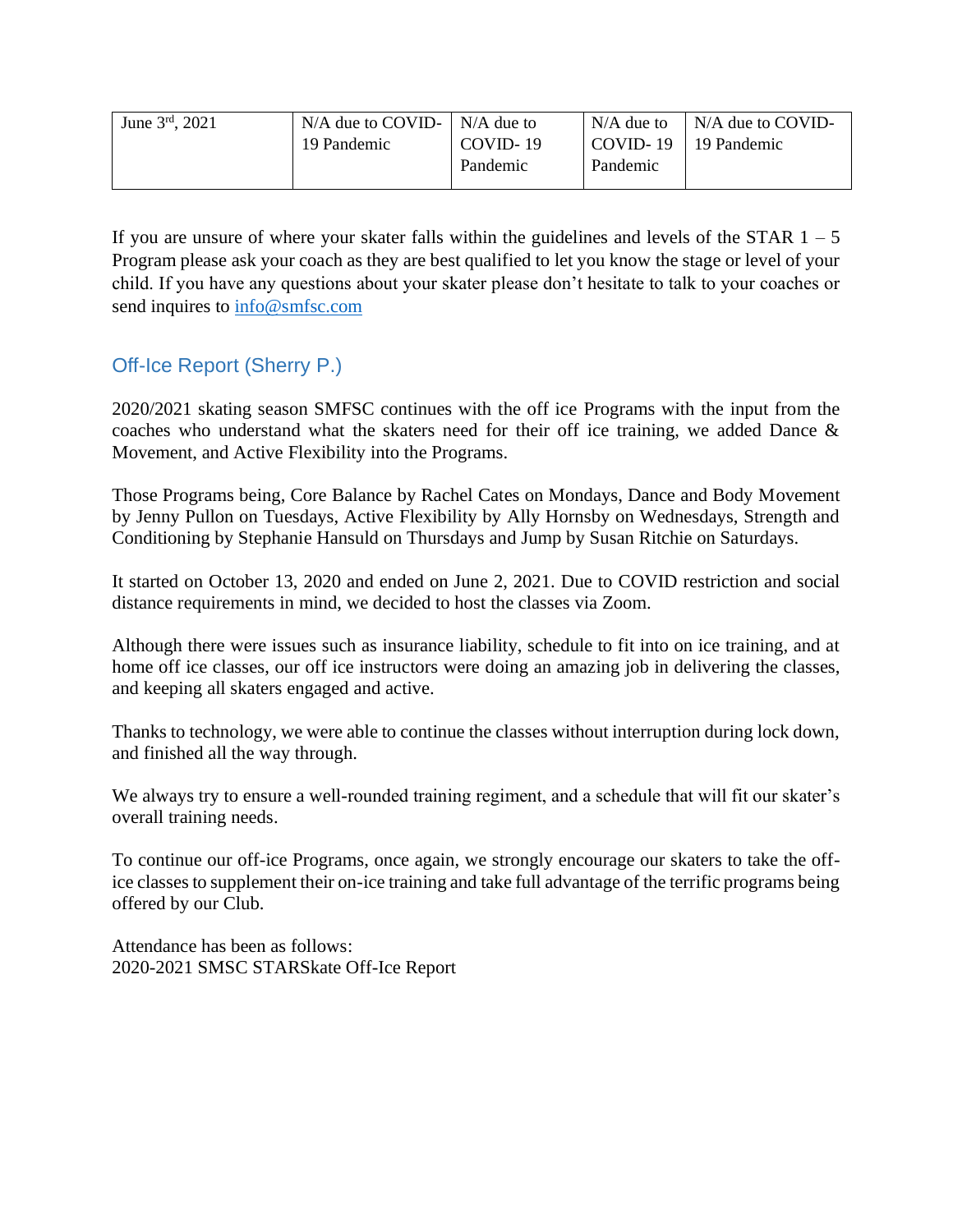| Core Balance                     |                          |                  |                    |                    | <b>Instructor: Rachel Cates</b>               |                               |  |
|----------------------------------|--------------------------|------------------|--------------------|--------------------|-----------------------------------------------|-------------------------------|--|
| <b>Mondays</b>                   | First Day: 19-Oct        |                  |                    | Last Day: 31-May   |                                               |                               |  |
| <b>Start Time</b>                | End Time Session         |                  |                    |                    | # of skaters                                  | %                             |  |
| 5:15 PM                          | 5:45 PM                  | Prestar - Star 4 |                    |                    | 7                                             | 70%                           |  |
| 6:00 PM                          | 7:00 PM                  | Start 5- Gold    |                    |                    | 5                                             | 50%                           |  |
|                                  | Running capacity average |                  |                    |                    |                                               | 60%                           |  |
|                                  |                          |                  |                    |                    |                                               |                               |  |
| Dance and body movment           |                          |                  |                    |                    | Instructor:                                   |                               |  |
| <b>Tuesdays</b>                  | First Day: 13-Oct        |                  |                    | Last Day: 1-Jun-21 |                                               | Jenny Pullon                  |  |
| <b>Start Time</b>                | End Time Session         |                  |                    |                    |                                               |                               |  |
| 6:00 PM                          | 7:00 PM                  | Star 5 - Gold    |                    |                    | # of skater                                   | %                             |  |
|                                  |                          |                  |                    |                    | 8                                             | 80%                           |  |
| 7:20 PM                          | 8:05 PM                  |                  | Prestar - Star 4   |                    | 8                                             | 80%                           |  |
|                                  | Running capacity average |                  |                    |                    |                                               | 80%                           |  |
|                                  |                          |                  |                    |                    |                                               |                               |  |
| <b>Active Flexibility</b>        |                          |                  |                    |                    | Instructor: Ally Hornsby                      |                               |  |
| <b>Tuesdays</b>                  | First Day: 14-Oct        |                  |                    |                    | Last Day: 2-Jun-21                            |                               |  |
| <b>Start Time</b>                | End Time Session         |                  |                    |                    | # of skater                                   | %                             |  |
| 5:30 PM                          | 6:15 PM                  | Prestar - Star 4 |                    |                    | 6                                             | 60%                           |  |
| 6:45 PM                          | 7:45 PM                  | Star 5 - Gold    |                    |                    | 10                                            | 100%                          |  |
|                                  |                          |                  |                    |                    |                                               |                               |  |
|                                  | Running capacity average |                  |                    |                    |                                               | 80%                           |  |
|                                  |                          |                  |                    |                    |                                               |                               |  |
| <b>Strength and Conditioning</b> |                          |                  |                    |                    |                                               | Instructor: Stephanie Hansuld |  |
| Wednesdays                       | First Day 15-Oct         |                  | Last Day 27-May-21 |                    |                                               |                               |  |
| <b>Start Time</b>                | End Time Session         |                  |                    |                    | # of skater                                   | %                             |  |
| 5:00 PM                          | 5:45 PM                  | Prestar - Star 4 |                    |                    | $\overline{2}$                                | 20%                           |  |
| 6:00 PM                          | 7:00 PM                  | Star 5 - Gold    |                    |                    | 10                                            | 100%                          |  |
|                                  |                          |                  |                    |                    |                                               |                               |  |
|                                  |                          |                  |                    |                    |                                               |                               |  |
|                                  | Running capacity average |                  |                    |                    |                                               | 60%                           |  |
| <u>Jump</u>                      |                          |                  |                    |                    | Instructor: Susan Rirchie                     |                               |  |
| <b>Thurdays</b>                  | First Day 17-Oct         |                  |                    |                    | Last Day 20201-05-29                          |                               |  |
| <b>Start Time</b>                | End Time Session         |                  |                    |                    | # of skater                                   | %                             |  |
| 2:45 PM                          | 3:45 PM                  | Star 6 - Gold    |                    |                    | 6 <sup>1</sup>                                | 60%                           |  |
| 4:00 PM                          | 4:45 PM                  | Star 1 - 5       |                    |                    | 5                                             | 50%                           |  |
|                                  |                          |                  |                    |                    |                                               |                               |  |
|                                  | Running capacity average |                  |                    |                    |                                               | 55%                           |  |
|                                  |                          |                  |                    |                    |                                               |                               |  |
| Overall                          |                          |                  |                    |                    |                                               |                               |  |
| 2020/2021                        | 67%                      |                  |                    |                    | (base on full capacity of 10 via Zoom)        |                               |  |
| 2019/2020                        | 52%                      |                  |                    |                    | (base on full capacity of 12 at off ice room) |                               |  |

Confirmations of Actions Taken by SMFSC Board for 2020/2021 Season (MP)

**Motion to confirm actions taken by the Board for the 2020/2021 season: 1st Lawrence Gryniewski & 2nd Cindy Chai All approved Motion carried**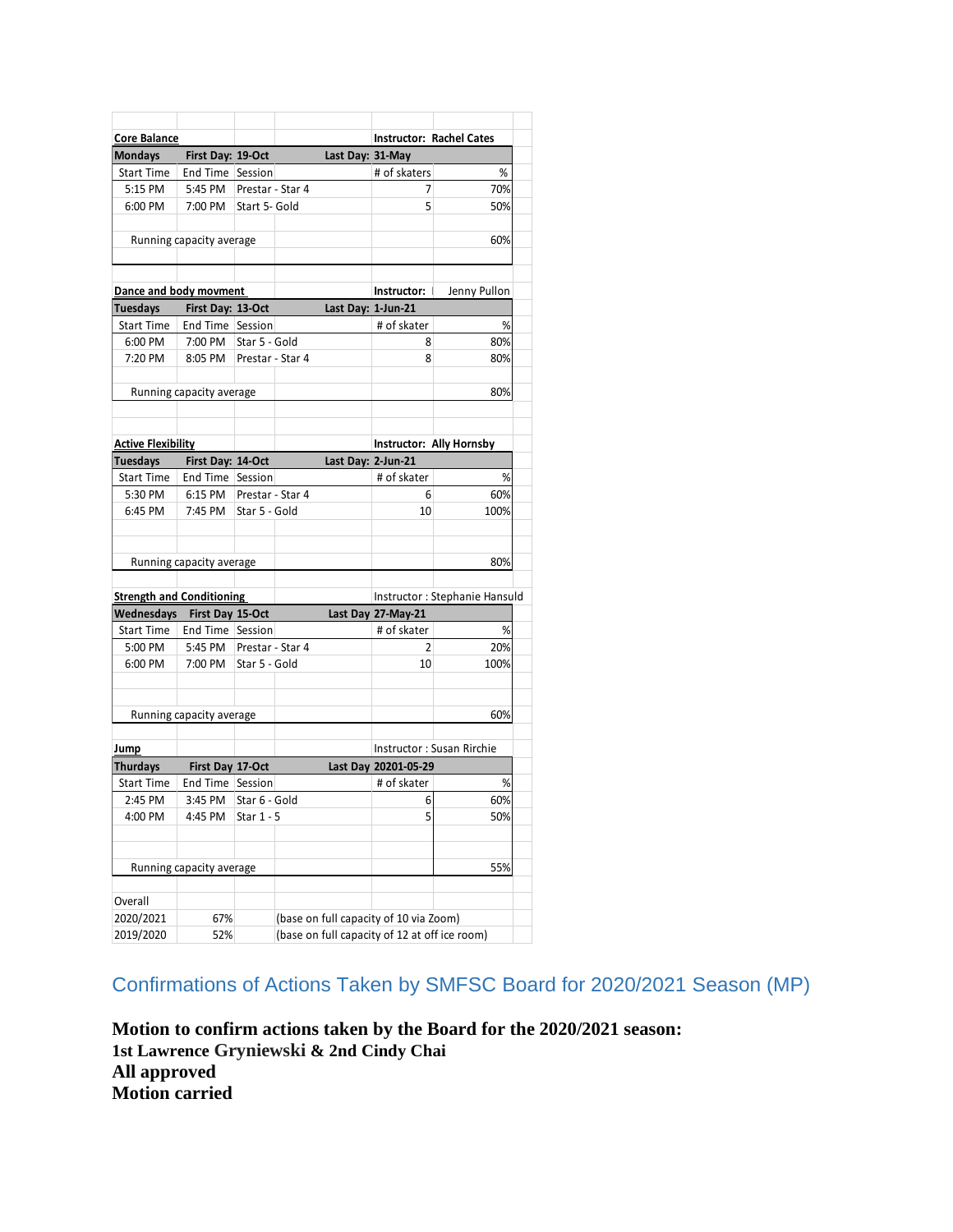# Elections of New Board Members (MP)

SMFSC Current Board Members: Mary Pat McBride, Lisa Siverns-LeClair, Cindy Chai, Sherry Stuckey-Myers, Lisa Gazzola, Lawrence Gryniewski, Ricky Zamora, Eric Lu (non-voting), Tina McQuaid (non-voting), Shaweta Roopra, Sherry Plourde, Mina Plesca, Kelly Young and Emma Brooker

Club Administrator: Karen Hornsby

The following Members will be stepping down: Miana Plesca, Kelly Young and Emma Brooker

The following members will be joining our Board of Directors as voting members: **Tina McQuaid and (Eric) Yi Lu.** 

Tina and Eric both assisted Ricky Zamora this past year. Tina took over the job of our website and Eric is going to be our Music Coordinator.

**Motion to open voting for each nominee to be elected to SMFSC Board of Directors: 1st Lisa Siverns-Leclair & 2nd Shaweta Roopra All approved Motion carried**

Questions from the Membership (MP)

Questions:

Please use 'Reactions' 'Raise your hand'  $\begin{bmatrix} 6 & 1 \\ 0 & 1 \end{bmatrix}$  or 'Thumbs Up' to indicate that you would like to ask a question; the Chair will ask you to unmute and ask your question.

Ask questions in the 'Chat'  $\int_{\text{data}}^{\bullet}$  feature; a Board member will address your question; the Chair will address your question or ask you to unmute and ask your question.

# Adjournment (MP)

**Motion to adjourn meeting: 1 st Lawrence Gryniewski & 2nd Mathieu Dumont All approved Motion carried Meeting adjourned at 7:52 pm**